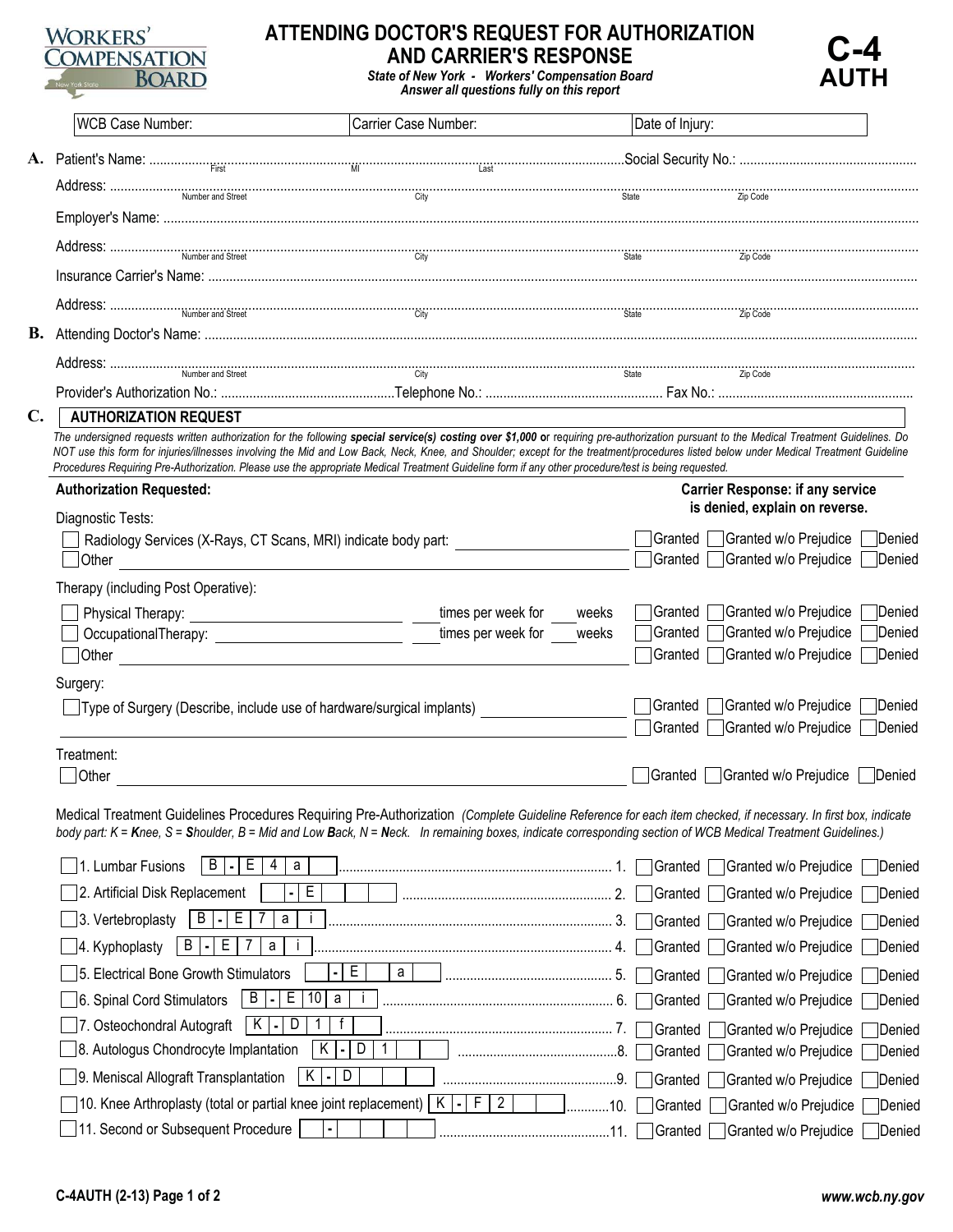| STATEMENT OF MEDICAL NECESSITY                                                                                                                                                                                                                                                                                                                                                                                                                                                                                                                                                                                                                                                                                                                                                                                                                                                                                                                                                                                                                                                                                                                                                                                                                                                                                    |                                                                                                                                                                                                                                                                                                                                                                                                                                                                                                                                                                                                                                                                                                                                                                                                                                                                                                                                                                                                                                                      |  |  |
|-------------------------------------------------------------------------------------------------------------------------------------------------------------------------------------------------------------------------------------------------------------------------------------------------------------------------------------------------------------------------------------------------------------------------------------------------------------------------------------------------------------------------------------------------------------------------------------------------------------------------------------------------------------------------------------------------------------------------------------------------------------------------------------------------------------------------------------------------------------------------------------------------------------------------------------------------------------------------------------------------------------------------------------------------------------------------------------------------------------------------------------------------------------------------------------------------------------------------------------------------------------------------------------------------------------------|------------------------------------------------------------------------------------------------------------------------------------------------------------------------------------------------------------------------------------------------------------------------------------------------------------------------------------------------------------------------------------------------------------------------------------------------------------------------------------------------------------------------------------------------------------------------------------------------------------------------------------------------------------------------------------------------------------------------------------------------------------------------------------------------------------------------------------------------------------------------------------------------------------------------------------------------------------------------------------------------------------------------------------------------------|--|--|
| required. Failure to do so may delay the authorization process.                                                                                                                                                                                                                                                                                                                                                                                                                                                                                                                                                                                                                                                                                                                                                                                                                                                                                                                                                                                                                                                                                                                                                                                                                                                   | Pursuant to 12 NYCRR 325-1.4(a)(1), it is the attending physician's burden to set forth the medical necessity of the special services                                                                                                                                                                                                                                                                                                                                                                                                                                                                                                                                                                                                                                                                                                                                                                                                                                                                                                                |  |  |
|                                                                                                                                                                                                                                                                                                                                                                                                                                                                                                                                                                                                                                                                                                                                                                                                                                                                                                                                                                                                                                                                                                                                                                                                                                                                                                                   |                                                                                                                                                                                                                                                                                                                                                                                                                                                                                                                                                                                                                                                                                                                                                                                                                                                                                                                                                                                                                                                      |  |  |
|                                                                                                                                                                                                                                                                                                                                                                                                                                                                                                                                                                                                                                                                                                                                                                                                                                                                                                                                                                                                                                                                                                                                                                                                                                                                                                                   | ,我们也不会有什么。""我们的人,我们也不会有什么?""我们的人,我们也不会有什么?""我们的人,我们的人,我们的人,我们的人,我们的人,我们的人,我们的人,我                                                                                                                                                                                                                                                                                                                                                                                                                                                                                                                                                                                                                                                                                                                                                                                                                                                                                                                                                                     |  |  |
|                                                                                                                                                                                                                                                                                                                                                                                                                                                                                                                                                                                                                                                                                                                                                                                                                                                                                                                                                                                                                                                                                                                                                                                                                                                                                                                   | Date of service of supporting medical in WCB Case File: ______________(If not already in file, supporting medical must be attached.)                                                                                                                                                                                                                                                                                                                                                                                                                                                                                                                                                                                                                                                                                                                                                                                                                                                                                                                 |  |  |
|                                                                                                                                                                                                                                                                                                                                                                                                                                                                                                                                                                                                                                                                                                                                                                                                                                                                                                                                                                                                                                                                                                                                                                                                                                                                                                                   | I certify that I am making the above request for authorization. This request was made to the insurance carrier/self-insurer: (Complete A or B)                                                                                                                                                                                                                                                                                                                                                                                                                                                                                                                                                                                                                                                                                                                                                                                                                                                                                                       |  |  |
|                                                                                                                                                                                                                                                                                                                                                                                                                                                                                                                                                                                                                                                                                                                                                                                                                                                                                                                                                                                                                                                                                                                                                                                                                                                                                                                   |                                                                                                                                                                                                                                                                                                                                                                                                                                                                                                                                                                                                                                                                                                                                                                                                                                                                                                                                                                                                                                                      |  |  |
|                                                                                                                                                                                                                                                                                                                                                                                                                                                                                                                                                                                                                                                                                                                                                                                                                                                                                                                                                                                                                                                                                                                                                                                                                                                                                                                   | <b>B.</b> By telephone on (date) $\frac{1}{\sqrt{1-\frac{1}{n}}\sqrt{1-\frac{1}{n}}}$ to (person contacted) $\frac{1}{\sqrt{1-\frac{1}{n}}\sqrt{1-\frac{1}{n}}\sqrt{1-\frac{1}{n}}\sqrt{1-\frac{1}{n}}}}$                                                                                                                                                                                                                                                                                                                                                                                                                                                                                                                                                                                                                                                                                                                                                                                                                                            |  |  |
| and e-mailed/faxed/mailed on (date)                                                                                                                                                                                                                                                                                                                                                                                                                                                                                                                                                                                                                                                                                                                                                                                                                                                                                                                                                                                                                                                                                                                                                                                                                                                                               |                                                                                                                                                                                                                                                                                                                                                                                                                                                                                                                                                                                                                                                                                                                                                                                                                                                                                                                                                                                                                                                      |  |  |
| A copy of this form was sent to the Board on the date below.                                                                                                                                                                                                                                                                                                                                                                                                                                                                                                                                                                                                                                                                                                                                                                                                                                                                                                                                                                                                                                                                                                                                                                                                                                                      |                                                                                                                                                                                                                                                                                                                                                                                                                                                                                                                                                                                                                                                                                                                                                                                                                                                                                                                                                                                                                                                      |  |  |
|                                                                                                                                                                                                                                                                                                                                                                                                                                                                                                                                                                                                                                                                                                                                                                                                                                                                                                                                                                                                                                                                                                                                                                                                                                                                                                                   | Provider's Signature: <u>example and the set of the set of the set of the set of the set of the set of the set of the set of the set of the set of the set of the set of the set of the set of the set of the set of the set of </u>                                                                                                                                                                                                                                                                                                                                                                                                                                                                                                                                                                                                                                                                                                                                                                                                                 |  |  |
| SELF-INSURED EMPLOYER / CARRIER RESPONSE TO AUTHORIZATION REQUEST                                                                                                                                                                                                                                                                                                                                                                                                                                                                                                                                                                                                                                                                                                                                                                                                                                                                                                                                                                                                                                                                                                                                                                                                                                                 |                                                                                                                                                                                                                                                                                                                                                                                                                                                                                                                                                                                                                                                                                                                                                                                                                                                                                                                                                                                                                                                      |  |  |
| <b>Response Time and Notification Required:</b><br>The self-insured employer/carrier must respond to the authorization request orally and in writing via e-mail, fax or regular mail with confirmation of<br>delivery within 30 days. The 30 day time period for response begins to run from the completion date of this form if e-mailed or faxed, or the<br>completion date plus five days if sent via regular mail. The written response shall be on a copy of this form completed by the physician seeking<br>authorization and shall clearly state whether the authorization has been granted, granted without prejudice, or denied. Authorization can only be<br>granted without prejudice when the compensation case is controverted or the body part has not yet been established. Authorization without<br>prejudice shall not be construed as an admission that the condition for which these services are required is compensable or the employer/carrier<br>is liable. The employer/carrier shall not be responsible for the payment of such services until the question of compensability and liability is<br>resolved. Written response must be sent to the health care provider, claimant, claimant's legal counsel, if any, the Workers' Compensation Board<br>and any other parties of interest. |                                                                                                                                                                                                                                                                                                                                                                                                                                                                                                                                                                                                                                                                                                                                                                                                                                                                                                                                                                                                                                                      |  |  |
| must be attached.                                                                                                                                                                                                                                                                                                                                                                                                                                                                                                                                                                                                                                                                                                                                                                                                                                                                                                                                                                                                                                                                                                                                                                                                                                                                                                 | Denial of the Request for Authorization of a Special Service: A denial of authorization of a special service must be based upon and<br>accompanied by a conflicting second opinion rendered by a physician authorized to conduct IMEs, or record review, or qualified medical<br>professional, or a physician authorized to treat workers' compensation claimants. (If authorization is denied in a controverted case, the conflicting<br>second opinion must address medical necessity only.) When denying authorization for a special service, the employer/carrier must also file with<br>the Board within 5 days of such denial Board Form C-8.1 Part A (Notice of Treatment Issue(s)/Disputed Bill Issue(s)). Failure to file timely the<br>conflicting second opinion and Board Form C-8.1 Part A will render the denial defective. If denial of an authorization is based upon claimant's<br>failure to attend an IME examination scheduled within the 30 day authorization period, contemporaneous supporting evidence of claimant's failure |  |  |
| appeal under Section 23 of the Workers' Compensation Law.                                                                                                                                                                                                                                                                                                                                                                                                                                                                                                                                                                                                                                                                                                                                                                                                                                                                                                                                                                                                                                                                                                                                                                                                                                                         | Failure to Timely Respond to C-4 AUTH: The special service(s) for which authorization has been requested will be deemed authorized by<br>Order of the Chair if the self-insured employer/carrier fails to respond within the time specified above. An Order of the Chair is not subject to an                                                                                                                                                                                                                                                                                                                                                                                                                                                                                                                                                                                                                                                                                                                                                        |  |  |
|                                                                                                                                                                                                                                                                                                                                                                                                                                                                                                                                                                                                                                                                                                                                                                                                                                                                                                                                                                                                                                                                                                                                                                                                                                                                                                                   | REASON FOR DENIAL(S), IF ANY. (ATTACH OR REFERENCE CONFLICTING SECOND MEDICAL OPINION AS EXPLAINED ABOVE.)                                                                                                                                                                                                                                                                                                                                                                                                                                                                                                                                                                                                                                                                                                                                                                                                                                                                                                                                           |  |  |
|                                                                                                                                                                                                                                                                                                                                                                                                                                                                                                                                                                                                                                                                                                                                                                                                                                                                                                                                                                                                                                                                                                                                                                                                                                                                                                                   | <u> 1989 - Johann Stoff, amerikansk politiker (d. 1989)</u>                                                                                                                                                                                                                                                                                                                                                                                                                                                                                                                                                                                                                                                                                                                                                                                                                                                                                                                                                                                          |  |  |
|                                                                                                                                                                                                                                                                                                                                                                                                                                                                                                                                                                                                                                                                                                                                                                                                                                                                                                                                                                                                                                                                                                                                                                                                                                                                                                                   | ,我们也不会有什么。""我们的人,我们也不会有什么?""我们的人,我们也不会有什么?""我们的人,我们也不会有什么?""我们的人,我们也不会有什么?""我们的人<br>,我们也不会有什么。""我们的人,我们也不会有什么?""我们的人,我们也不会有什么?""我们的人,我们的人,我们的人,我们的人,我们的人,我们的人,我们的人,我                                                                                                                                                                                                                                                                                                                                                                                                                                                                                                                                                                                                                                                                                                                                                                                                                                                                                 |  |  |
| Date of service of supporting medical in WCB case file:                                                                                                                                                                                                                                                                                                                                                                                                                                                                                                                                                                                                                                                                                                                                                                                                                                                                                                                                                                                                                                                                                                                                                                                                                                                           |                                                                                                                                                                                                                                                                                                                                                                                                                                                                                                                                                                                                                                                                                                                                                                                                                                                                                                                                                                                                                                                      |  |  |
| authorization was sought, as indicated above, on the date below:<br>and                                                                                                                                                                                                                                                                                                                                                                                                                                                                                                                                                                                                                                                                                                                                                                                                                                                                                                                                                                                                                                                                                                                                                                                                                                           | I certify that the self-insured employer/carrier telephoned the office of the health care provider listed above within the response time-frame<br>indicated above and advised that the self-insured employer/carrier had either granted or denied approval for the special services for which                                                                                                                                                                                                                                                                                                                                                                                                                                                                                                                                                                                                                                                                                                                                                        |  |  |
| Workers' Compensation Board and all parties of interest on the date below:                                                                                                                                                                                                                                                                                                                                                                                                                                                                                                                                                                                                                                                                                                                                                                                                                                                                                                                                                                                                                                                                                                                                                                                                                                        | I certify that copies of this form were e-mailed, faxed, or mailed to the health care provider, the claimant, the claimant's legal counsel, if any, the                                                                                                                                                                                                                                                                                                                                                                                                                                                                                                                                                                                                                                                                                                                                                                                                                                                                                              |  |  |
|                                                                                                                                                                                                                                                                                                                                                                                                                                                                                                                                                                                                                                                                                                                                                                                                                                                                                                                                                                                                                                                                                                                                                                                                                                                                                                                   |                                                                                                                                                                                                                                                                                                                                                                                                                                                                                                                                                                                                                                                                                                                                                                                                                                                                                                                                                                                                                                                      |  |  |
|                                                                                                                                                                                                                                                                                                                                                                                                                                                                                                                                                                                                                                                                                                                                                                                                                                                                                                                                                                                                                                                                                                                                                                                                                                                                                                                   |                                                                                                                                                                                                                                                                                                                                                                                                                                                                                                                                                                                                                                                                                                                                                                                                                                                                                                                                                                                                                                                      |  |  |

**D.**